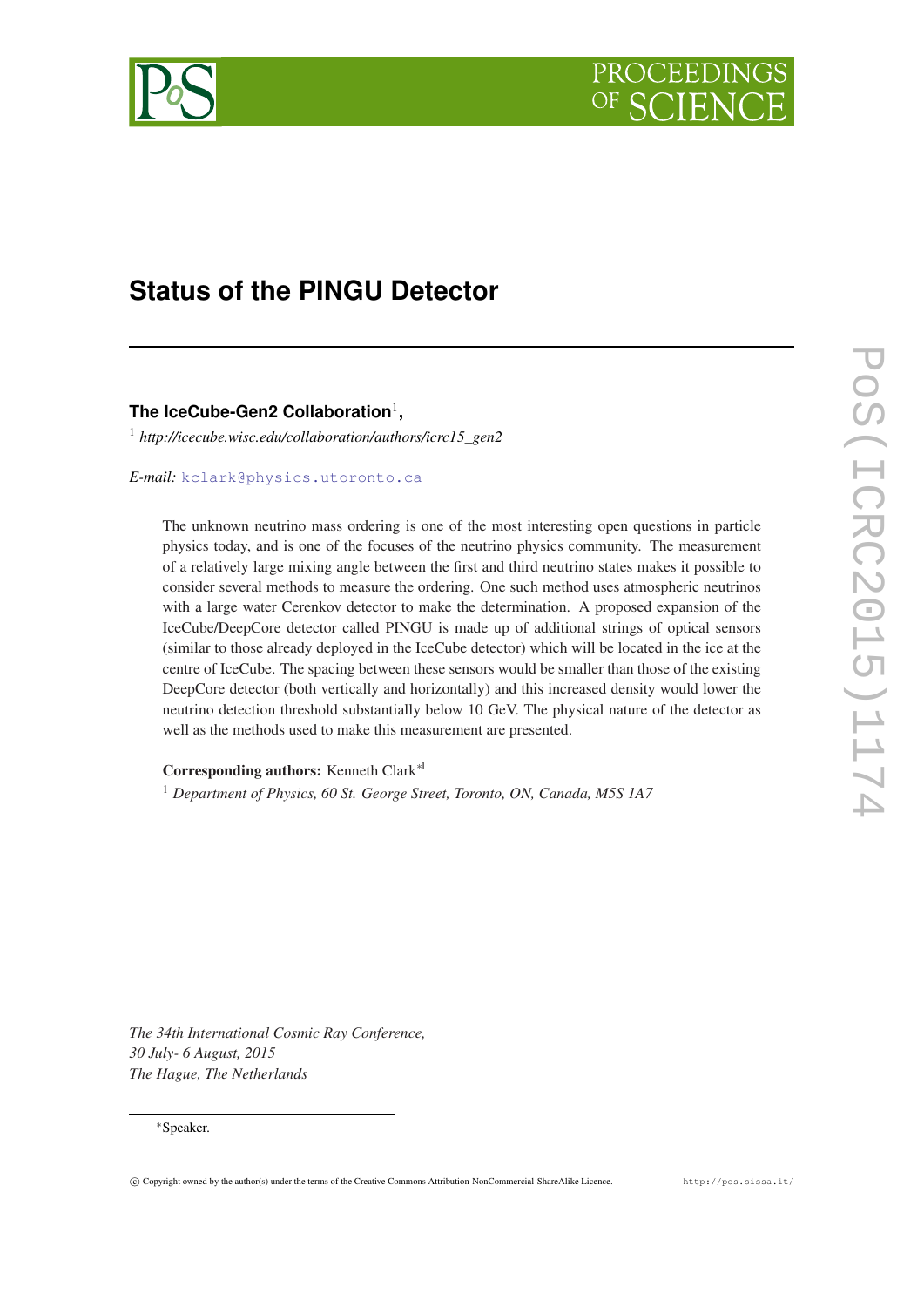## 1. Introduction

Neutrino oscillations have been detected in a wide variety of sources such as reactors, the atmosphere and the Sun [\[1\]](#page-7-0). The combination of the results from these diverse experiments presents a consistent model for neutrino oscillations. This is summarized by the PMNS matrix [\[2\]](#page-7-0) in which the entries represent the probability that each mass eigenstate will be detected as a particular flavour eigenstate. Currently the differences in mass between the eigenstates is known, but the ordering is not. The two possibilities are the case in which the third mass eigenstate  $(v_3)$  is the heaviest (the "normal" hierarchy) or that in which it is lightest (the "inverted" hierarchy). The distinction between these two situations is discernible using atmospheric neutrinos using an appropriate detector [[3](#page-7-0), [4](#page-7-0)].

The proposed PINGU detector adds optical sensors to the existing IceCube/DeepCore array in the South Pole ice, thereby leveraging the success of the established infrastructure. The IceCube detector consists of 86 strings each with 60 optical sensors deployed between depths of 1450 and 2450 m below the surface of the ice cap. Here, 78 strings are installed at an average horizontal spacing of 125 m with sensors at an average vertical spacing of 17 m. These 4680 optical sensors are augmented with an additional 8 strings deployed in the centre of the array with horizontal spacing ranging from 40 to 70 m and a vertical spacing of 7 m (called DeepCore) which lowers the energy threshold for neutrino detection from roughly 100 to 10 GeV [\[5\]](#page-7-0). The PINGU detector would further lower this threshold while increasing the sample size at all energies.

#### 1.1 Neutrino Studies

The accepted framework describing neutrino oscillations has been described in detail else-where [\[1\]](#page-7-0) and will only be summarized here. The existence of oscillations defines a probability that a neutrino traveling in one flavour eigenstate will interact as another eigenstate. In the simplified two neutrino scenario, a neutrino with energy  $E<sub>v</sub>$  having traveled a distance L in eigenstate  $\alpha$ will interact as eigenstate  $\beta$  as shown in Equation 1.1.

$$
P(v_{\alpha} \to v_{\beta}) = \sin^2(2\theta)\sin^2\left(\Delta m^2 \frac{L}{4E_v}\right)
$$
 (1.1)

It is clear from Equation 1.1 that in the two neutrino scenario, the oscillation probability depends on the ratio of the length traveled and the energy of the neutrino as well as the mixing angle between the two states. This relationship is the same in the more complex scenarios involving three (or more) flavours of neutrinos, and proves to be an ideal parameterization with which to characterize the oscillations. IceCube analyses presented here have assumed a three flavour scenario which introduces three mixing angles, two mass-squared differences and one complex phase to this equation.

#### 2. IceCube/DeepCore

The IceCube/DeepCore detector has successfully investigated the neutrino oscillation parameters and has the goal of reducing the potential phase space available for these values. In particular, recent results [[8](#page-7-0)] have examined the disappearance of atmospheric muon-type neutrinos as they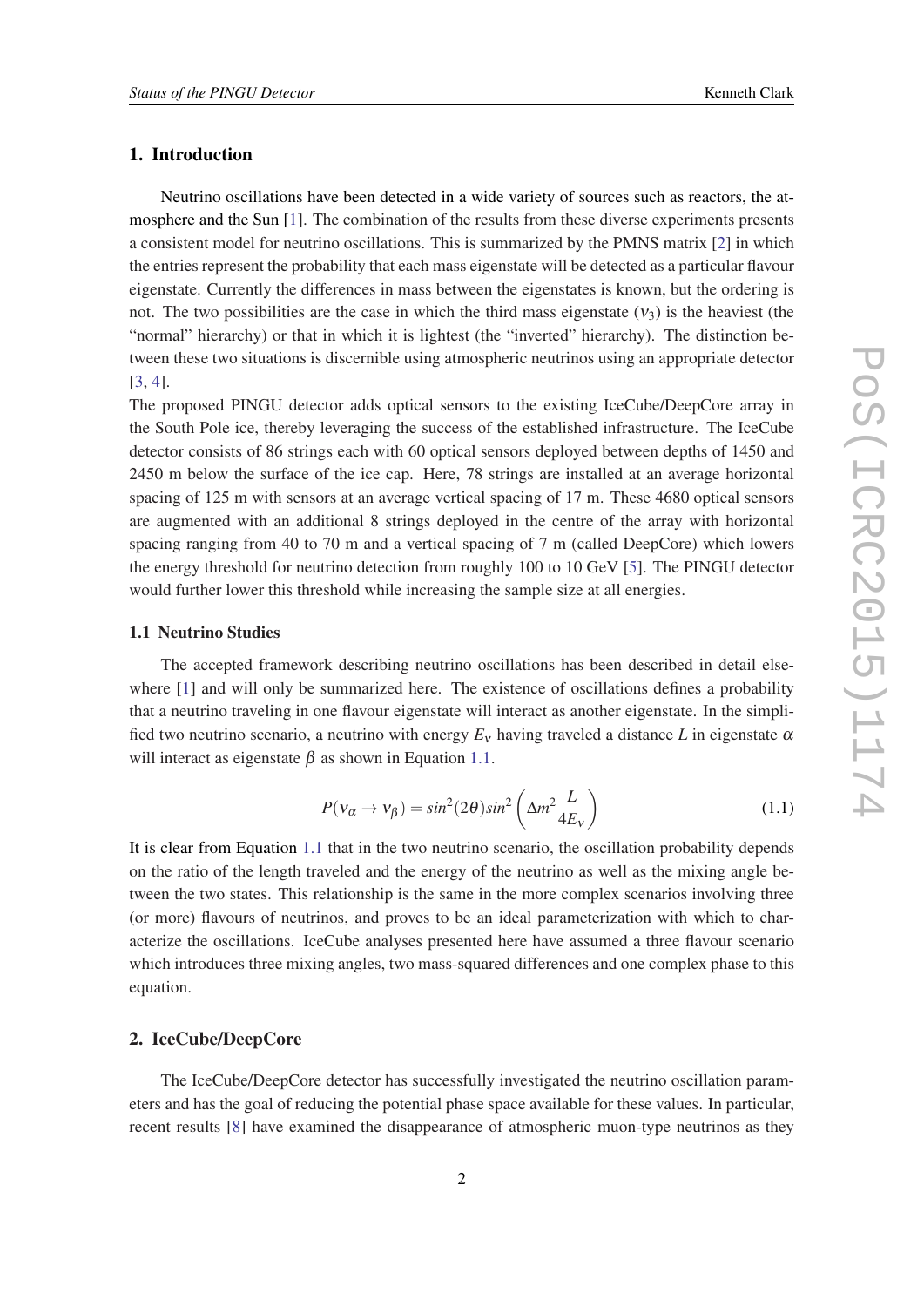travel through the Earth. A sample of approximately three years of data with IceCube/DeepCore has shown that the neutrino oscillation parameters (in particular  $\Delta m_{32}^2$  and  $sin^2\theta_{23}$ ) can be determined with an accuracy approaching that of dedicated oscillation experiments. The scale of the measured effect is shown in the left plot of Figure 1.



Figure 1: DeepCore analysis results from [\[8](#page-7-0)]. The left plot shows the reconstructed L/E distribution of events. The top portion of the left plot illustrates the best fit to the data as well as the expectation with no neutrino oscillations. The bottom portion of the left plot shows the ratio of the data and the best fit to the no-oscillation hypothesis. The bands shown are the estimated systematic uncertainties. The right plot shows the 90% confidence contours resulting from the best fit for  $sin^2\theta_{23}$  and  $\Delta m^2_{32}$  compared to results from dedicated oscillation experiments. Shown above and to the right of the plot are the likelihood profiles of the parameters. In this plot it is assumed that the normal hierarchy is true.

As an additional test of the analysis framework, the analysis shows no significant deviation from the "no oscillation model" (shown in red in the left plot of Figure 1) in the low *L*/*E* region. Neutrinos in this region have a very short path length through the ice or are at very high energy, neither of which will show the effects of neutrino oscillations.

In order to determine the best fit values of the oscillation parameters, a maximum likelihood analysis is used which includes nuisance parameters accounting for the systematic uncertainties. The full three-flavour scenario for neutrino oscillations is used to determine the best fit values of  $\theta_{23}$ and  $\Delta m_{32}^2$ . The 90% confidence contours for these parameters are shown in the right plot of Figure 1. As seen, the results from IceCube/DeepCore are now approaching levels of accuracy which were previously only attainable using dedicated oscillation experiments and indicate the potential of future measurements with a large-scale Cerenkov detector like PINGU.

## 3. PINGU

The PINGU detector will further lower the IceCube array energy threshold by adding another 40 strings with 96 DOMs per string. Following an extensive optimization process, the chosen geometry has a 22 m average horizontal spacing between strings and 3 m vertical spacing between modules. The new PINGU strings will be co-located with DeepCore extension at the bottom of the array in the centre of the IceCube strings, as shown in Figure [2.](#page-3-0) The effect of lowering the neutrino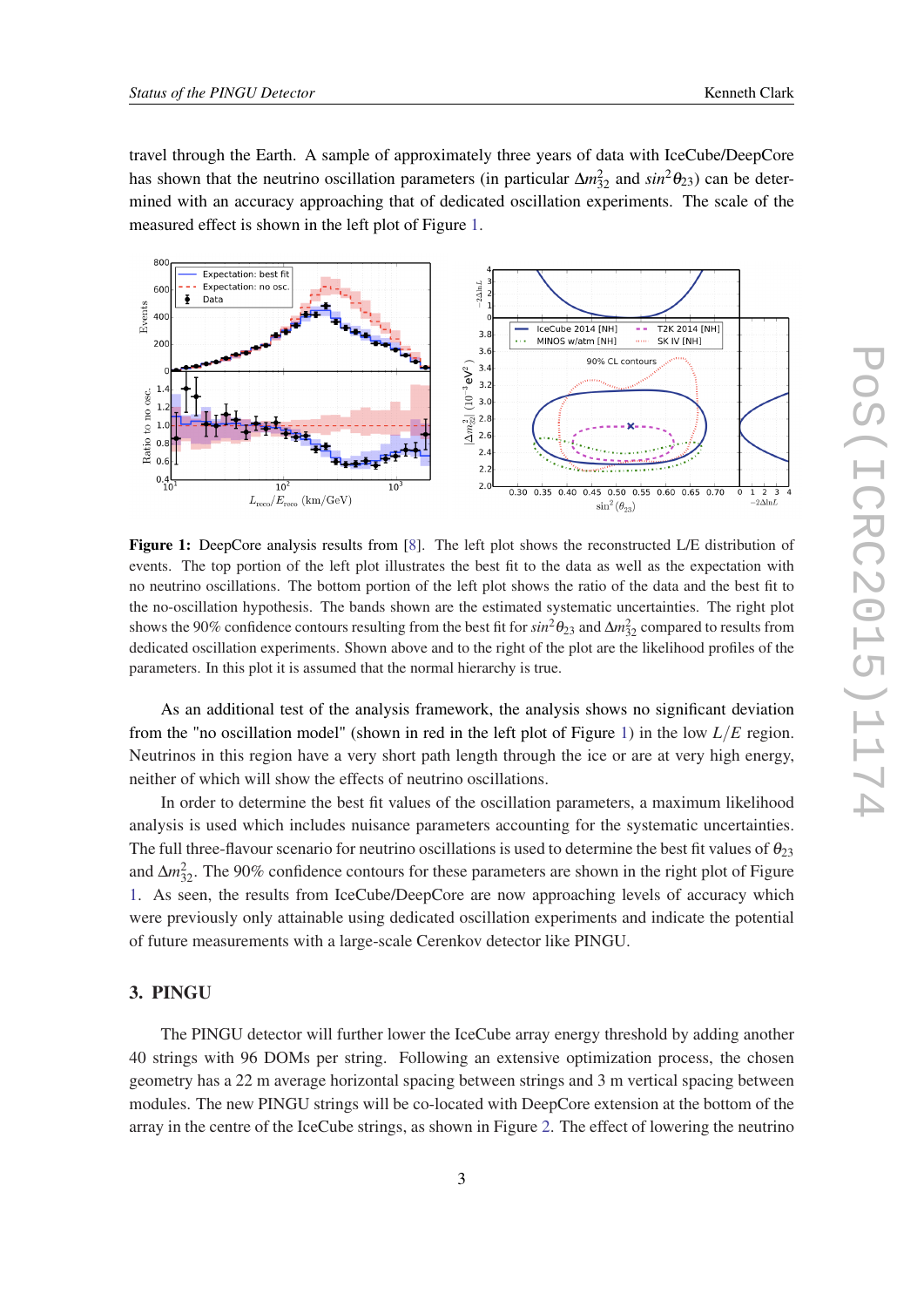<span id="page-3-0"></span>detection energy threshold is shown in the "effective area" curve for the PINGU detector in Figure [3.](#page-4-0)



Figure 2: A top view of the optimized PINGU geometry showing the position of IceCube strings (black circles), DeepCore strings (red triangles) and planned PINGU strings (blue crosses) .

The positioning of the PINGU detector within the DeepCore fiducial volume allows the existing IceCube strings to be used to veto background muons that enter the PINGU volume. These incoming events, which produce light outside of the PINGU strings, will be removed from the signal event sample using tools which have been used successfully in the DeepCore analyses [\[5\]](#page-7-0). The additional PINGU DOMs also improve the reconstruction resolution by collecting more of the Cerenkov photons produced in each event. The mean resolution  $([E_{true} - E_{reco}]/E_{true})$  in the primary region of interest for PINGU (approximately 5 to 15 GeV) has been decreased to roughly 30% at 5 GeV and is better at higher energies. In addition, the angular resolution also improves with the detection of additional photons, which in turn improves the determination of the neutrino path length.

The effective area of the PINGU detector is obtained using simulated data. This calculated value represents the equivalent area in which all neutrinos incident on the Earth would be observed. Of particular note in these plots is the energy range over which the effective area extends. As shown, significant sensitivity to all neutrino flavours is maintained down to at least 5 GeV, with a sharp reduction at lower energies. It is this lowered energy limit (compared to the IceCube limit, on the order of 100 GeV, or the DeepCore limit, on the order of 10 GeV) which is of benefit to the planned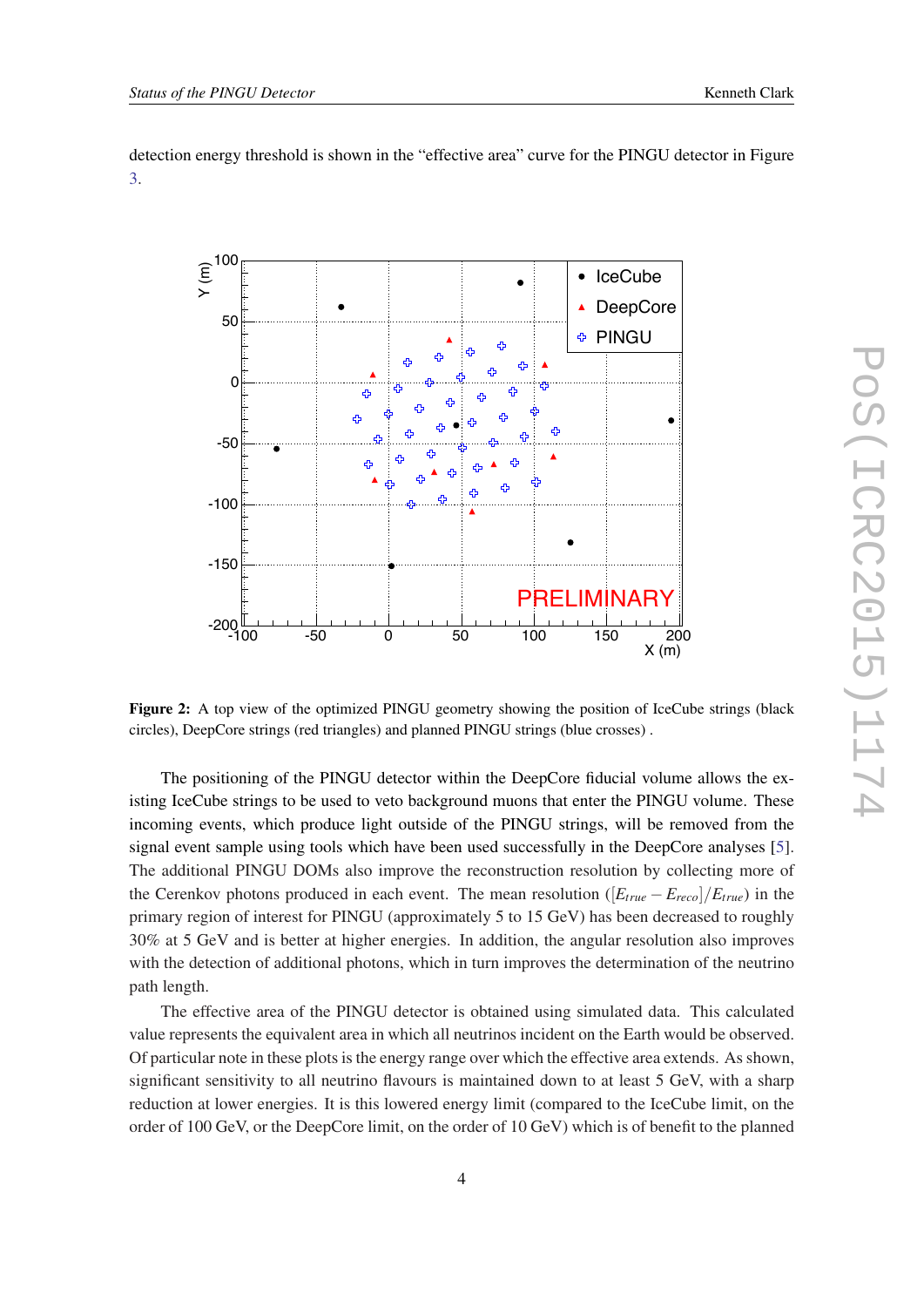<span id="page-4-0"></span>

Figure 3: The effective area of the PINGU detector for all neutrino (antineutrino) flavours, left (right). In this plot, nue represents the area for electron-type neutrinos, numu represents muon-type neutrinos, nutau represents tau-type neutrinos, and nuall\_nc represents neutral current neutrinos of all flavours.

future neutrino oscillation analyses.

## 4. PINGU Physics

## 4.1 Neutrino Mass Ordering

The primary goal of the PINGU detector is the determination of the neutrino mass ordering (hierarchy), an open question which has persisted for many years [[1](#page-7-0)]. In the current status of the study of neutrino oscillations, many parameters are known, which aids in the determination of the ordering.

As neutrinos pass through the Earth, the flavour oscillations are described by the MSW effect [[6](#page-7-0)], which results in a resonant enhancement of the probability of the  $v_{\mu} \rightarrow v_e$  oscillation if the mass ordering is "normal" ( $v_3$  is heaviest) and  $\bar{v}_\mu \to \bar{v}_e$  if the ordering is "inverted" ( $v_3$  is lightest). The increase in the oscillation probability is highly dependent on both the energy and the linear electron density along the path of the neutrino, a combination of the density profile of the Earth and the path length of the neutrino. The range of incoming zenith angles available to the PINGU detector therefore provides a wide range of oscillation probabilities.

In addition to the MSW effect, the neutrino oscillations also experience a parametric enhancement of their oscillations in specific circumstances [\[7\]](#page-7-0). This enhancement affects neutrinos passing through the mantle just outside of the outer core which have an energy of roughly 6 GeV. Parametric oscillation provides about one third of PINGU's sensitivity to the neutrino mass ordering.

These oscillation probability changes are dependent on the nature of the hierarchy and the neutrino (v or  $\bar{v}$ ) so that  $P(v_\mu \to v_\mu)_{NH} = P(\bar{v}_\mu \to \bar{v}_\mu)_{IH}$ . Since IceCube/DeepCore and PINGU are unable to distinguish between neutrinos and anti-neutrinos, the changes are visible only in the sum of these probabilities (e.g.  $[P(v_{\mu} \to v_{\mu})_{NH} + P(\bar{v}_{\mu} \to \bar{v}_{\mu})_{NH}]$ ) which can be used to create a representative event sample for both "normal" and "inverted" hierarchy distributions. These can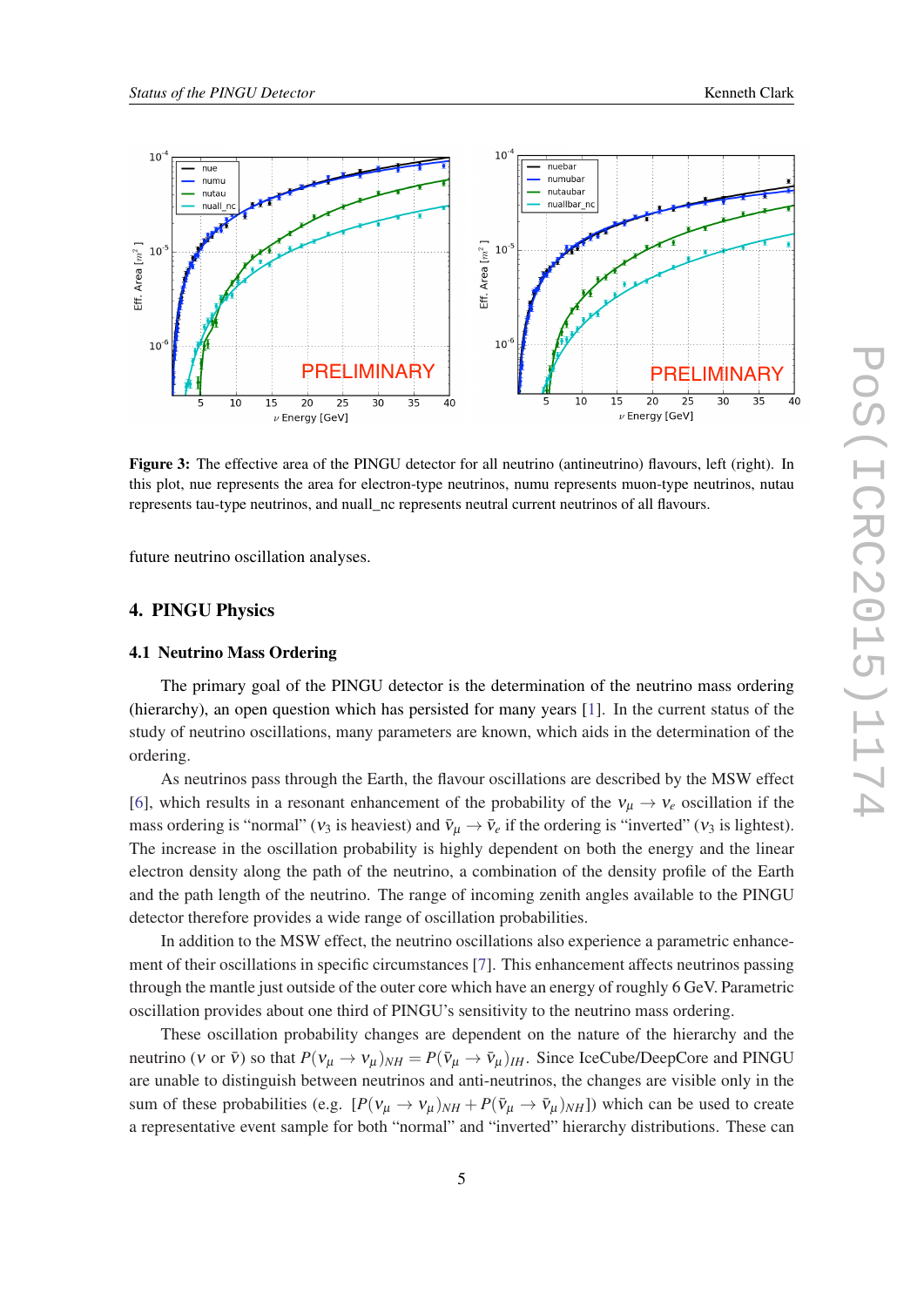then be subtracted to show the difference in the number of events expected, and separated into "track-like" ( $v_{\mu}CC$ ) and "cascade-like" ( $v_e, v_\tau CC, v_{all} NC$ ) events using the particle identification (PID) developed for use with the reconstructions used in PINGU. The results of these plots are shown in Figure 4.



Figure 4: The scaled difference in the annual counts for the PINGU detector are shown for events identified as track-like (left) and cascade-like (right) during the reconstruction process.

The determination of the hierarchy then relies on the shape of the event distributions as shown in Figure 4. Refinements in the analysis have enhanced the sensitivity, while a more accurate noise model and a more complete set of systematic errors have partially offset this gain. The primary analysis method is now a likelihood ratio study which accounts for many of the predicted systematics, broadly separated into oscillation, flux and detector systematics. Figure [5](#page-6-0) shows the results of extracting the neutrino mass ordering with PINGU with only statistical uncertainties (dashed lines) and with all systematics included (solid lines). As seen in Figure [5,](#page-6-0) the  $3\sigma$  threshold in this analysis is reached with just over three years of data regardless of the hierarchy, although it will be slightly sooner if the true hierarchy is normal.

#### 4.2 Neutrino Oscillation Parameters

In addition to determining the true value of the neutrino mass hierarchy, the neutrino oscillation parameters (and in particular the atmospheric parameters  $\theta_{23}$  and  $\Delta m_{32}^2$ ) can also be studied using the lowered energy threshold provided by the PINGU detector. The oscillation parameters can be extracted from the likelihood-based analysis discussed in the previous section. The preliminary expectations of this analysis are shown in Figure [6](#page-7-0). The expected improved sensitivity to lower mass WIMPs in the PINGU detector is also shown.

## 4.3 Dark Matter

In addition to studying neutrinos and their oscillations, PINGU can also search for astrophysical sources which produce neutrinos and use them as messengers. Of particular interest to the physics community is the search for dark matter. The IceCube detector and the DeepCore extension have carried out these dark matter searches, producing world-leading results as shown in the right plot of Figure [6.](#page-7-0)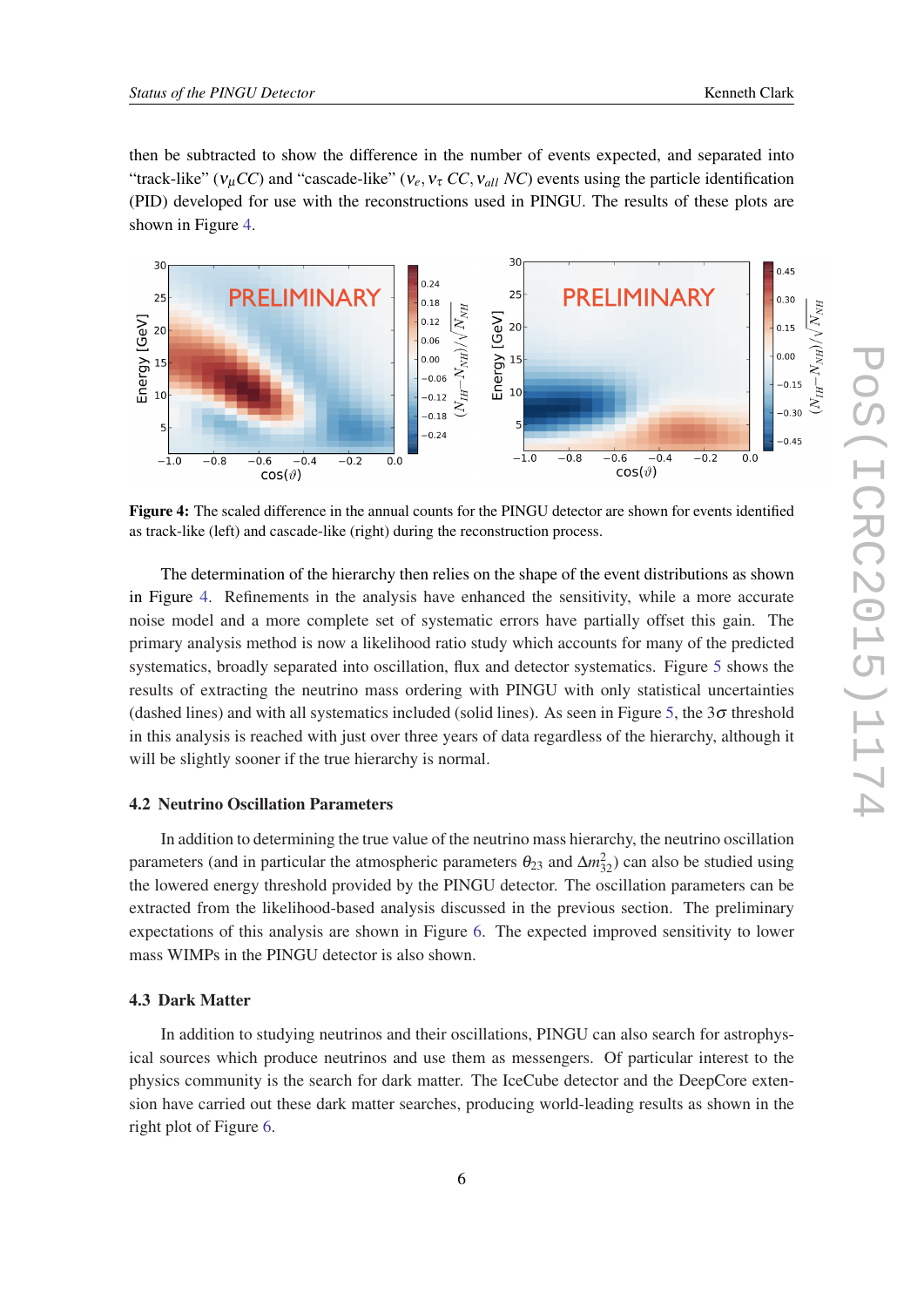<span id="page-6-0"></span>

Figure 5: The evolution of the significance for determining the neutrino mass hierarchy with the PINGU detector shown by years of data taking.

The dark matter analysis has been carried out at several stages during construction of the Ice-Cube/DeepCore array. The red curve in Figure [6](#page-7-0) labelled IC79 represents the incomplete IceCube detector with only 79 strings, while the curve in black represents the results using the full PINGU detector (which includes the DeepCore extension). The blue bands indicate the range expected from anticipated improvements to the analysis methods.

The increased density of photodetectors in the ice will aid the results curve in two primary ways. The first is that the energy threshold of the detector will be lowered, making available more neutrinos at low energies. This lowering will change the sensitive phase space for the PINGU detector to include much lower energy events. The second way the results will be changed is that the reconstructions will be improved, as discussed previously. Improving the reconstruction for the dark matter analysis makes a significant difference, since the pointing accuracy of the detector can be used to distinguish signal from background, particularly for the analysis of solar WIMP annihilations.

#### 5. Summary

The IceCube array, with its low energy extension, have shown that the execution of precision particle physics is achievable in the Antarctic ice at the South Pole. The planned PINGU sub-array holds the potential to further lower the neutrino detection energy threshold, making it possible to study the physics of the neutrino mass ordering and access low-mass dark matter. The optimization